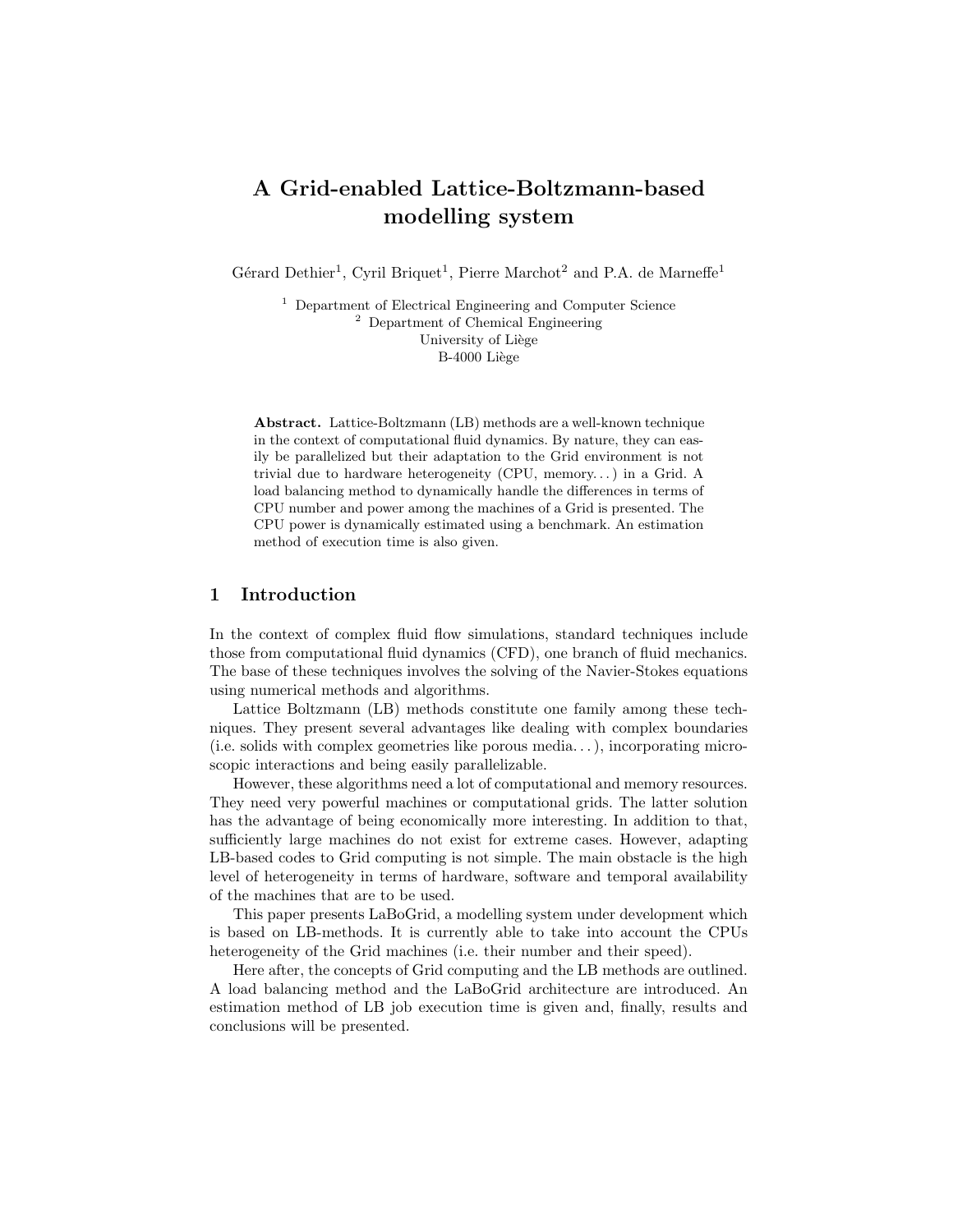#### 1.1 Grid computing

Grid computing can be defined as "coordinated resource sharing and problem solving in dynamic, multi-institutional collaborations" [1]. Another widely accepted definition comes from Ian Foster's What is the Grid? paper [2]. "A Grid is a system that :

- 1. coordinates resources that are not subject to centralized control,
- 2. using standard, open, general-purpose protocols and interfaces,
- 3. to deliver nontrivial qualities of service."

In practice, a Grid User submits a job composed of tasks to the Grid. The tasks will be distributed among the available resources.

In our context, a resource is a machine of the Grid characterized by its CPU(s) and memory. The machines of a Grid do not necessarily have the same amount of memory and cores. A resource can therefore be single- or multi-core (in the remainder of this paper, we consider the terms "core" and "CPU" as equivalent). Moreover, the CPUs don't necessarily exhibit the same speed and could be based on different architectures.

### 1.2 LB Methods

The LB methods model the displacements of fictitious particles along given velocity vectors on discrete lattices in a discrete time base. This means that space, velocities (i.e. velocity vectors) and time have been discretized. The particles are displaced from one site (a node of the lattice) to another neighbouring site.

The neighbourhood of a site is defined by the velocity vectors that a particle is allowed to follow. In our case, 3D fluids are modelled. Each site has 19 neighbours. This situation is illustrated on Figure 1. This lattice model is named D3Q19 following the generic naming scheme  $DiQj$  where i is the number of dimensions of the lattice and  $j$  the number of neighbours for each site. From now on, the lattices considered in the remainder of this paper will all be D3Q19.

The state of each site is given by a vector of real values associated to each possible velocity vector. Each value represents the proportion of particles (usually called field in the LB context) moving along a given velocity. In this paper, the state of a site consists of 19 real values. The time evolution of the sites is given by the two following differential equations [6] according to a widely used formalism [3].

$$
\hat{f}_i(\boldsymbol{x} + \boldsymbol{v}_i \delta t, t) = f_i(\boldsymbol{x}, t)
$$
\n(1)

$$
f_i(\bm{x}, t + \delta t) = \hat{f}_i(\bm{x}, t) + \frac{1}{\tau} (f_i^{eq}(\bm{x}, t) - \hat{f}_i(\bm{x}, t))
$$
\n(2)

where  $v_i$  is the i-th velocity vector and  $\delta t$  the time step. The  $f_i^{eq}(x,t)$  is the equilibrium state calculated in function of  $\hat{f}_i(\boldsymbol{x}, t)$ .  $\tau$  is the relaxation coefficient.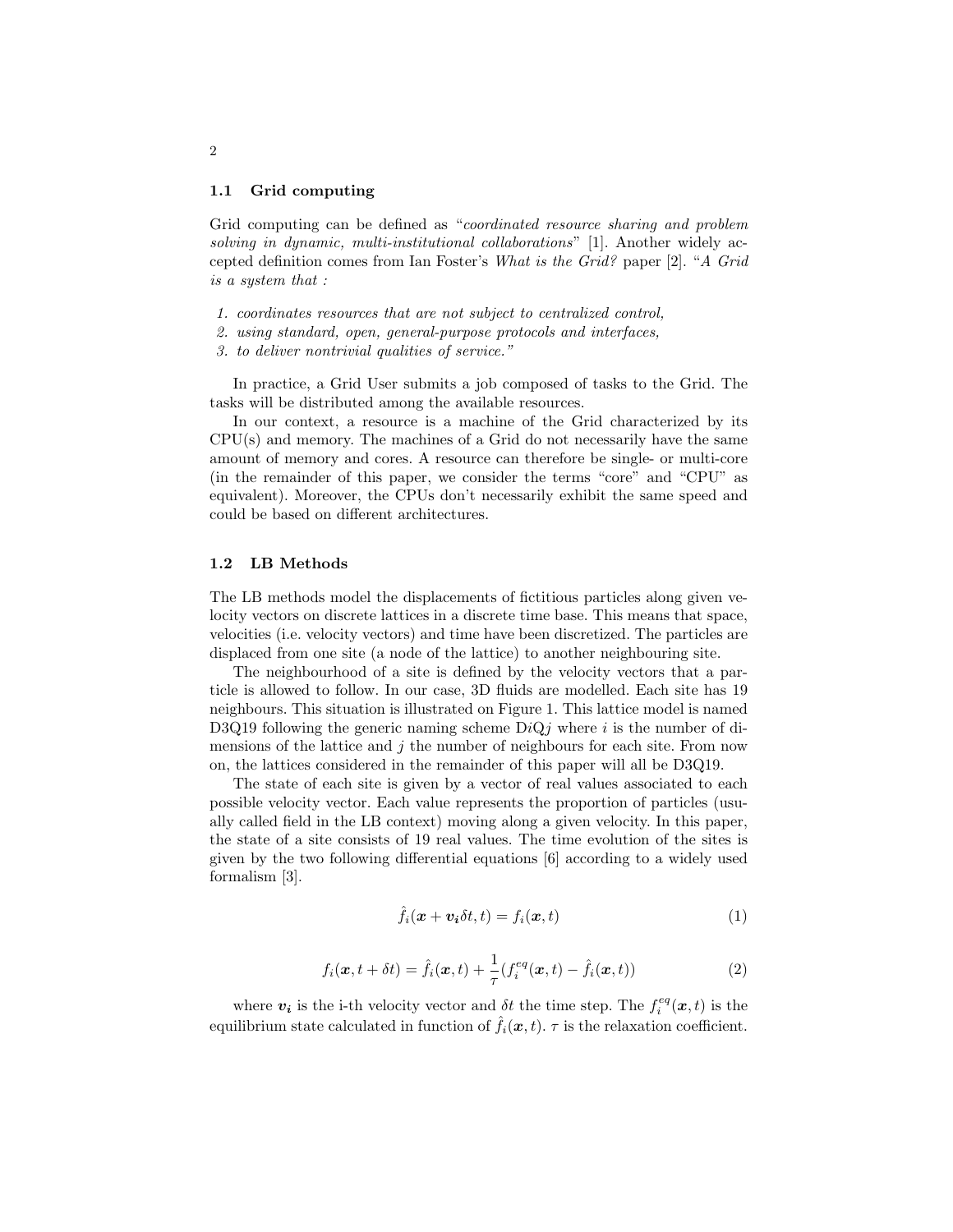

Fig. 1. Neighbourhood of a site in the D3Q19 model. The grey circles indicate the 19 neighbours. The site itself is also considered as a neighbour.

```
"Initialise the state of the fluid";
i := 0;
do i < iterations Count \rightarrow"Translate particles proportions";
   "Collide particles proportions";
   i := i + 1od
       Table 1. LB algorithm
```
Equation 1 is the propagation step explaining how a site "exchanges" data with its neighbours. Equation 2 is the collision step explaining how the new state of a given site is calculated in function of its incoming data.

Table 1 shows a generic LB algorithm. The "Translate particles proportions" step implements Equation 1. The "Collide particles proportions" step implements Equation 2.

In the "Translate particles proportions" step, the sites on the boundaries of the lattice have no neighbours following some velocity vectors. The effect is that these sites have outgoing data but no incoming. The most common workaround is to use circular boundary conditions. What goes out from one side comes in to the opposite side and vice versa.

In general, the flow of a fluid through a given structure like a pipe or a porous medium is modelled. This structure is generally represented by a bitmap associating to each site its nature (solid or not). The nature of each site is taken into account in the collision step. If a site is of solid nature, the "bounce-back" [4] is applied instead of the equation 2. In the bounce-back, the values of opposite velocities are exchanged.

The flow of the fluid is driven by input and output pressure differences [5]. This method implies a modification of the  $f_i$  (see equation 1) at "input" and "output" of the lattice before the collision. For a given modelling, the flow will follow one direction (x, y or z). The input of the lattice is the plane at position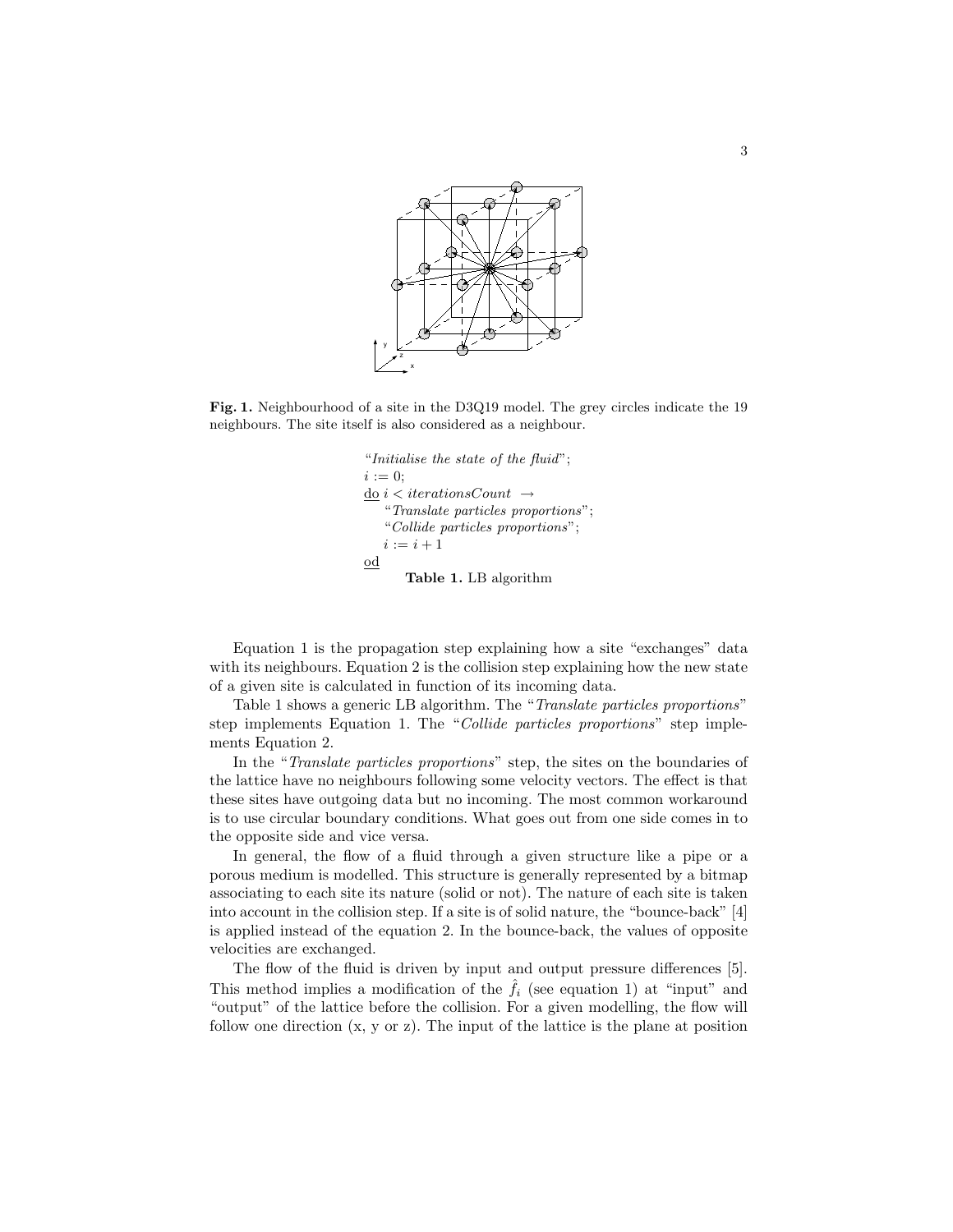0 in the direction of the flow. The output is the opposite plane depending on the flow direction. Actually, these special planes don't need incoming data any more because the incoming data are calculated by the pressure difference application. This implies that the circular boundary conditions can be ignored for these planes. We can safely "ignore" the outgoing values.

### 1.3 Adapting LB methods to the Grid

The LB algorithm previously described is decomposed into a set of tasks, i.e. a job. Only one task my be assigned to each resource. As resources can have several available CPUs, each task will instantiate a number of threads equal to the number of available CPUs. The initial lattice is subdivided into sub-lattices. An example of a lattice decomposed into several sub-lattices can be seen in Figure 2. The sub-lattices will be processed by the threads of the tasks.

If the sub-lattices are all cuboids and if a sub-lattice shares a face or an edge with only one other sub-lattice per face or edge, the neighbourhood of a sublattice has the same definition as a lattice site's neighbourhood (see Figure 1). A sub-lattice has therefore 19 neighbours, which are not necessarily different and can include the sub-lattice itself. In Figure 3, the neighbourhood of 2 sub-lattices is showed. Only one communication channel between these two sub-lattices is needed.



Fig. 2. 3D lattice decomposed into 18 sub-lattices.



Fig. 3. 2 sub-lattices and their neighbourhood.

The step "Translate particles proportions" of the algorithm presented in Table 1 must be adapted in order to take into account the data exchange between sub-lattices. Indeed, the data going out of a sub-lattice at each LB time iteration must be transmitted to the neighbouring sub-lattices.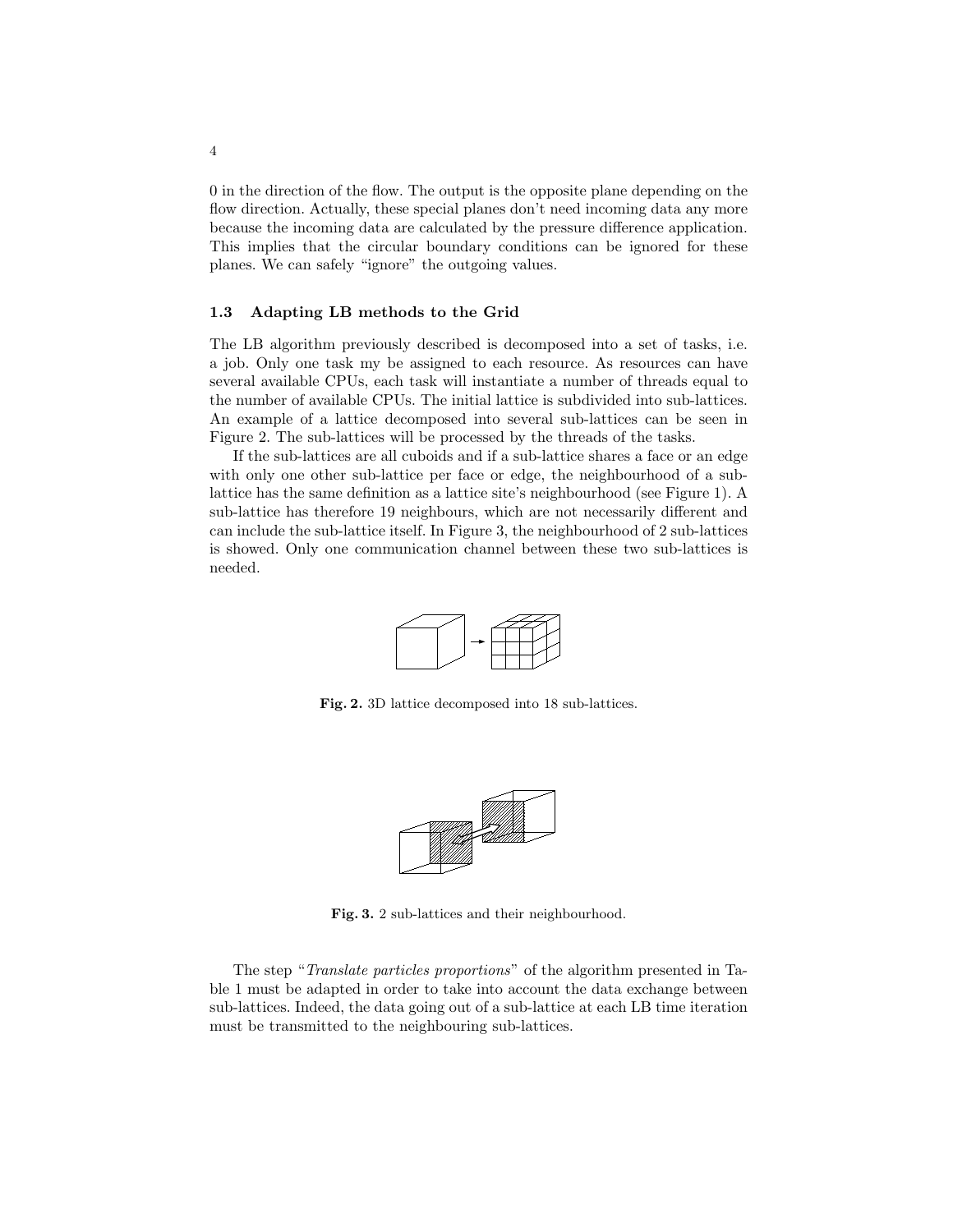The step "Collide particles proportions" of the algorithm presented in Table 1 must also be adapted. Before the collision operator can be applied on the boundaries of a sub-lattice, all incoming proportions must have been received.

```
"Initialise the state of the fluid";
i := 0;\underline{\mathrm{d}\mathrm{e}}\,i < iterationsCount \rightarrow"Send boundaries to neighbours";
   "Translate non-boundary proportions";
   "Collide non-boundary proportions";
   "Copy received boundary data"; /*blocking operation*/
   "Collide boundaries";
   i := i + 1od
                 Table 2. LB task algorithm
```
The algorithm showed in Table 2 is run by the tasks of a LB job. It highlights the modifications presented previously. The "Copy received boundary data" is a blocking operation which causes all tasks to be almost synchronized in their current iteration i.

# 2 Load balancing with LB tasks

The LB tasks have to be moldable, i.e. they must be able to handle any number of sub-lattices and be dynamically re-configurable (receive new sub-lattices, remove others). Actually, all tasks are handled by a centralized controller which configures them. Obviously, tasks must first register themselves with the controller. Load balancing is simply achieved with "smart" tasks configurations, i.e. how to distribute  $m$  sub-lattices among tasks. The present method is general as it can be adapted to any kind of lattice type  $(D2Q9, D3Q27...)$ . Moreover, it doesn't require any adaptation of the base algorithm.

### 2.1 Homogeneous tasks

If no balancing is done, each task receives the same amount of sub-lattices. This leads to the situation where resources with fast CPUs wait for resources with slow CPUs. This is a consequence of the time synchronization of the tasks (see Section 1.3).

A first step towards load balancing would be to take into account the amount of CPUs available to the tasks. Each task receives a number of sub-lattices proportional to its number of available CPUs. This configuration leads to what we call "homogeneous tasks".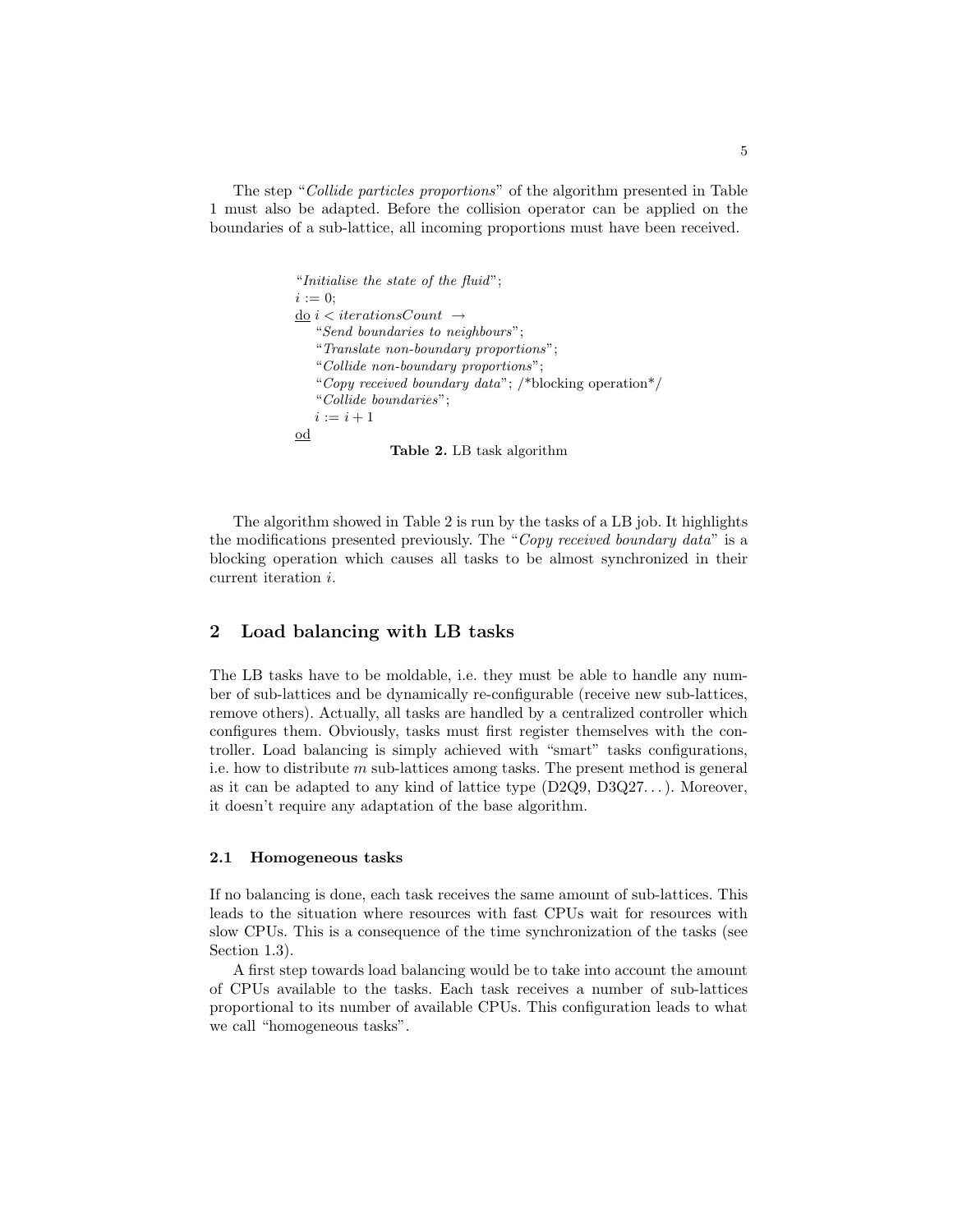#### 2.2 Scaled tasks

The previous method could be enhanced by taking into account the speed of the CPUs. Indeed, with homogeneous tasks, each CPU receives the same amount of work. The fast CPUs will wait for the slower ones at each LB iteration. It results that the overall LB process is limited by the slowest CPU. Therefore, "more work" should be attributed to a fast CPU. For example, a CPU i twice as fast a CPU  $j$  should receive twice as much work as CPU  $j$ . This configuration leads to what we call "scaled tasks".

A weight  $w_i$  can be associated to each task i. It is calculated in the following way:

$$
w_i = \frac{c_i p_i}{\sum_i c_i p_i} \tag{3}
$$

where  $c_i$  is the number of available CPUs and  $p_i$  their power. If m is the number of sub-lattices to distribute among tasks, each task i receives  $\lfloor w_i m \rfloor$  sub-lattices. It therefore remains  $k = m - \sum_{i=1}^{n} \lfloor w_i m \rfloor$  sub-lattices to distribute. They are distributed to the most "underestimated" tasks, i.e. those that maximize  $w_i m$  –  $|w_i m|$ .

The "scaled tasks" configuration requires to know the  $p_i$  values. These are estimated by using a benchmark. It is a small classical non-parallel LB algorithm with s LB sites. The LB algorithm is iterated  $l$  times. If it took  $t_i$  seconds to execute the benchmark,  $p_i = \frac{s \times l}{t_i}$ . The power  $p_i$  is given as a number of sites processed per second.

# 3 Estimation of execution time

In this section, a model to estimate the execution time of a LB job is presented. It will allow to estimate theoretically an upper bound on the gain that can be obtained with the presented load balancing technique.

The normalized execution time t of a LB job is the time (in seconds) needed by all LB tasks to execute one LB iteration. The normalized execution time  $t_i$ of a task  $i$  is the time (in seconds) the task needs to execute one LB iteration. As all tasks are synchronized, all tasks have done one iteration after  $t = \max_i t_i$ seconds.

 $t_i$  is given by  $t_i^c + t_i^t$  where  $t_i^c$  is the processing time and  $t_i^t$  the transmission time (when exchanging inter-tasks data for one iteration).

The processing time  $t_i^c$  depends on the number of CPUs  $c_i$  available to task  $i$ , their power  $p_i$  (we consider that all CPUs of one resource have the same power) and  $q_i$  the amount of work assigned to task i. It is calculated with the following expression:

$$
t_i^c = \frac{q_i}{c_i p_i}
$$

where  $q_i$  is the number of LB sites that task i handles. If  $p_i$  is given as the number of LB sites processed per seconds,  $t_i^c$  is given in seconds.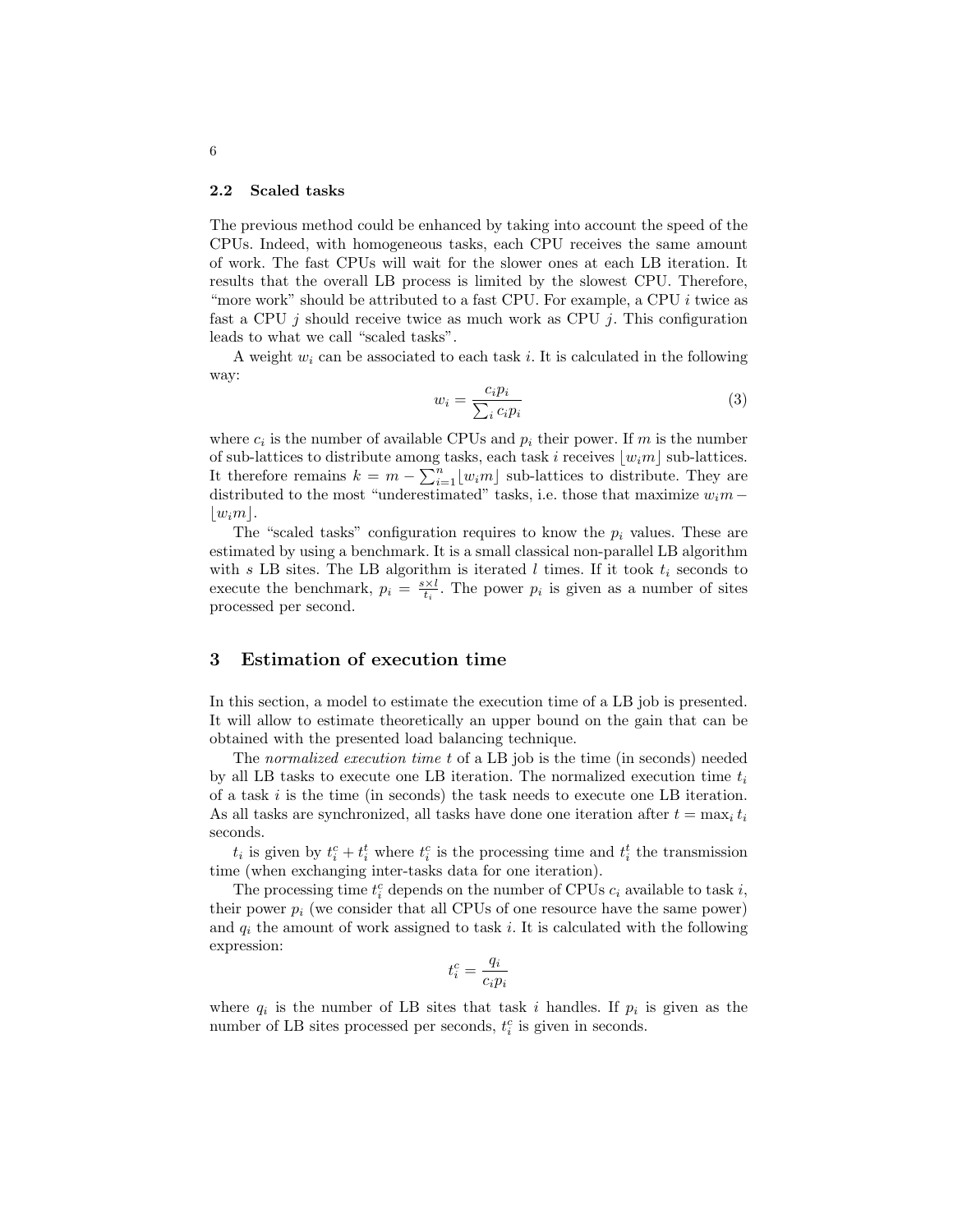The transmission time  $t_i^t$  depends on  $d_i$  the amount of data exchanged each iteration and BW the network bandwidth. It is calculated with the following expression:

$$
t_i^t = \frac{d_i}{BW}
$$

where  $d_i$  is the amount of data (in LB sites) exchanged each iteration. If  $BW$  is given as a number of LB sites transmitted per second,  $t_i^t$  is given in seconds.

The  $d_i$  parameter depends on the sub-lattices assigned to task i. Sub-lattices of a given task that share interfaces (faces or edges) exchange the data associated to these interfaces through memory, not through the network. In the best case, the amount of data exchanged through network is minimized by a good placement of sub-lattices  $(d_i = \hat{d}_i^{min})$ . In the worst case, no data are exchanged through memory  $(d_i = d_i^{max})$ . The  $\hat{d}_i^{min}$  case is not simple to estimate. An approximation  $d_i^{min}$  is therefore made. All the sites of the sub-lattices of a given task are artificially grouped into a single cubic sub-lattice. The cube minimizes the surface of the faces of a cuboid given a fixed volume. The amount of data exchanged by the sub-lattice, proportional to the surface of its faces, is therefore minimum. Actually,  $d_i^{min} \leq \hat{d}_i^{min}$  because sub-lattices cannot always be organized to form a cube.

The  $BW$  parameter depends on the bandwidth  $b$  of the network (given as a number of bits transmitted per second) and the size of a LB site. Our model is a D3Q19 so a site is "represented" by 19 floats. If a float is composed of 4 bytes, a site "weighs" 608 bits. BW is calculated with the following expression:

$$
BW = \frac{b}{size(size)}
$$

## 4 LaBoGrid

LaBoGrid is a modelling platform based on LB methods and adapted to Grid computing. It is written in Java, so it can be deployed on any computer provided that a Java virtual machine is available. LaBoGrid's implementation is based on the principles described so far.

LaBoGrid is based on an "in house" middleware providing a hierarchy of classes and interfaces that can be extended and implemented to gridify the LB modelling. The two main components of this middleware are the controller and the distributed agent. The distributed agents run on grid resources. The controller connects them together. A controller task can be associated to the controller. This special task instantiates the tasks of a job on the distributed agents. Figure 4 illustrates the LaBoGrid components and how they are connected.

There are two classes that need to be extended to adapt the middleware to a given context: the controller task (LBCT) and the distributed agent task (LBDAT).

The LBCT instantiates a LBDAT on each resource. It then distributes the sub-lattices among the tasks.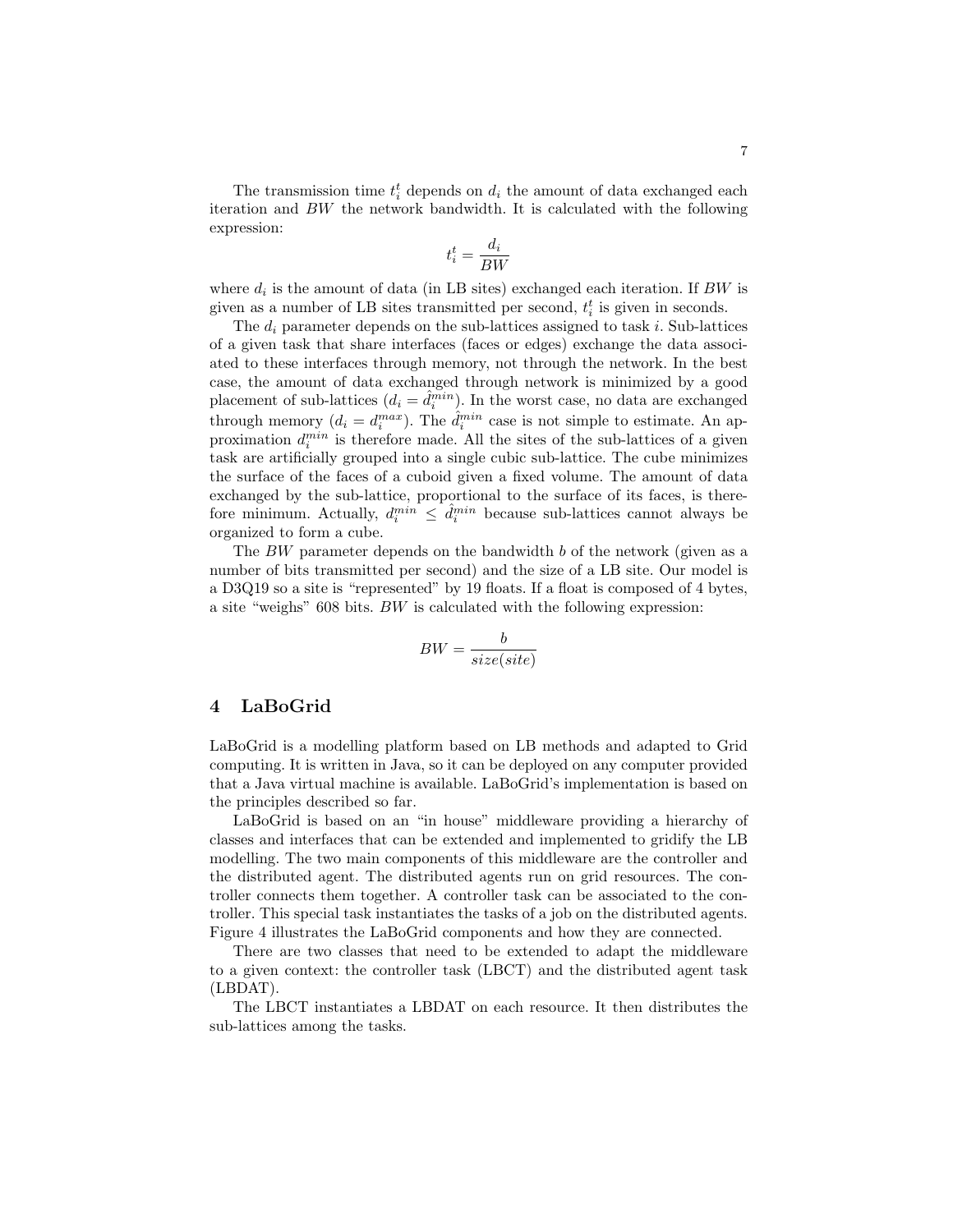

Fig. 4. LaBoGrid components and their interconnections

Given its configuration, the LBCT uses either "scaled tasks" or "homogeneous tasks" (both introduced in section 2). With "scaled tasks", the LBCT must instantiate a benchmark on each registered task before the instantiation of the LB tasks (see Section 2.2).

The LBDAT runs the algorithm showed in Table 2.

### 5 Results

In this section, the estimated normalized execution time obtained with homogeneous tasks and scaled tasks is compared. Estimated and observed job execution times then will be compared.

A LB modelling using an initial lattice of  $176 \times 176 \times 176$  LB sites divided into 125 sub-lattices is run on a small grid of 10 machines. There are 4 Celeron based PCs (1 CPU each), 4 Pentium IV based PCs (1 CPU each) and 2 Xeon based servers (4 cores each). All theses machines are connected through a 100Mbits/s Fast ethernet network.

Figure 5 shows the estimated normalized execution times on each machine. In the case of homogeneous tasks, the difference between execution time on Celeron based machines and the servers is large. This is because the Xeon processors of the servers are the fastest of the grid and the Celeron the slowest.

With scaled tasks, this difference is much smaller when  $d_i = d_i^{min}$ . When  $d_i = d_i^{max}$ , there is again a large difference between execution times on both Celeron machines and Xeon machines. But in this case, the Xeon machines are the slowest. This is because, as they have more sub-lattices to process than Celeron machines, they have more data to exchange. Their transmission time is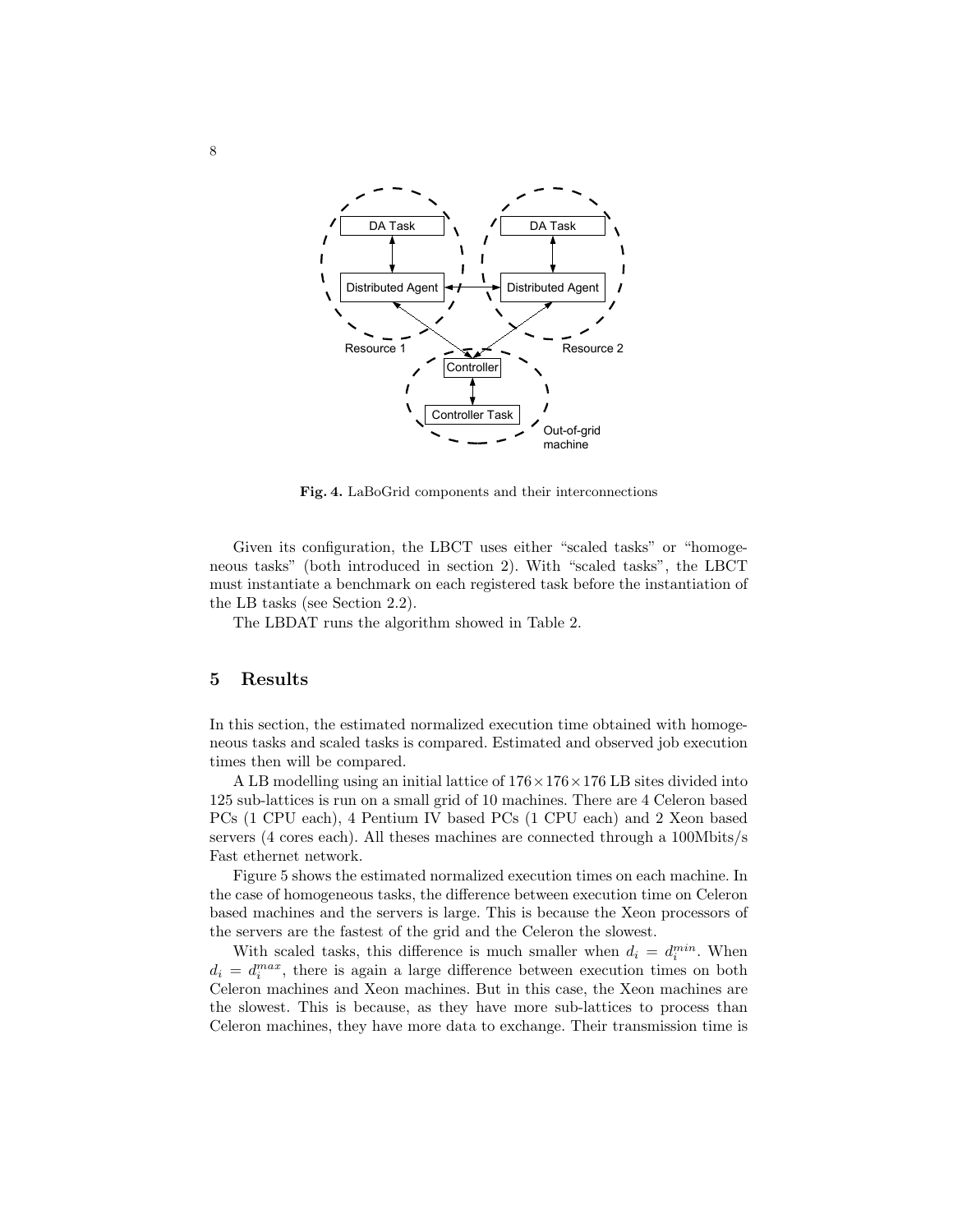

Fig. 5. Estimated normalized task execution times

therefore increased. In the  $d_i = d_i^{min}$  case, the transmission time difference is rather small. This is not the case when  $d_i = d_i^{max}$ .

The are also small differences in processing times caused by the quantification error introduced by the sub-lattices.

The estimated normalized job execution times are represented by the horizontal dashed lines on Figure 5. On the experimental grid, a job executed with scaled tasks can run up to twice as fast as a job with homogeneous tasks. However, this is in the case where  $d_i = d_i^{min}$ . With  $d_i = d_i^{max}$  there is still some gain but it is smaller.



Fig. 6. Comparison between estimated and observed job execution times

Actually, sub-lattices should be placed carefully among the tasks to minimize the network communications. In LaBoGrid, this is done with a simple partitioning algorithm based on some heuristics (with a complexity of  $O(n^2)$  in the number of sub-lattices). The comparison between estimated and observed job execution time given in Figure 6 shows it works rather well. Indeed, the observed execution time is near the  $d_i = d_i^{min}$  estimated case.